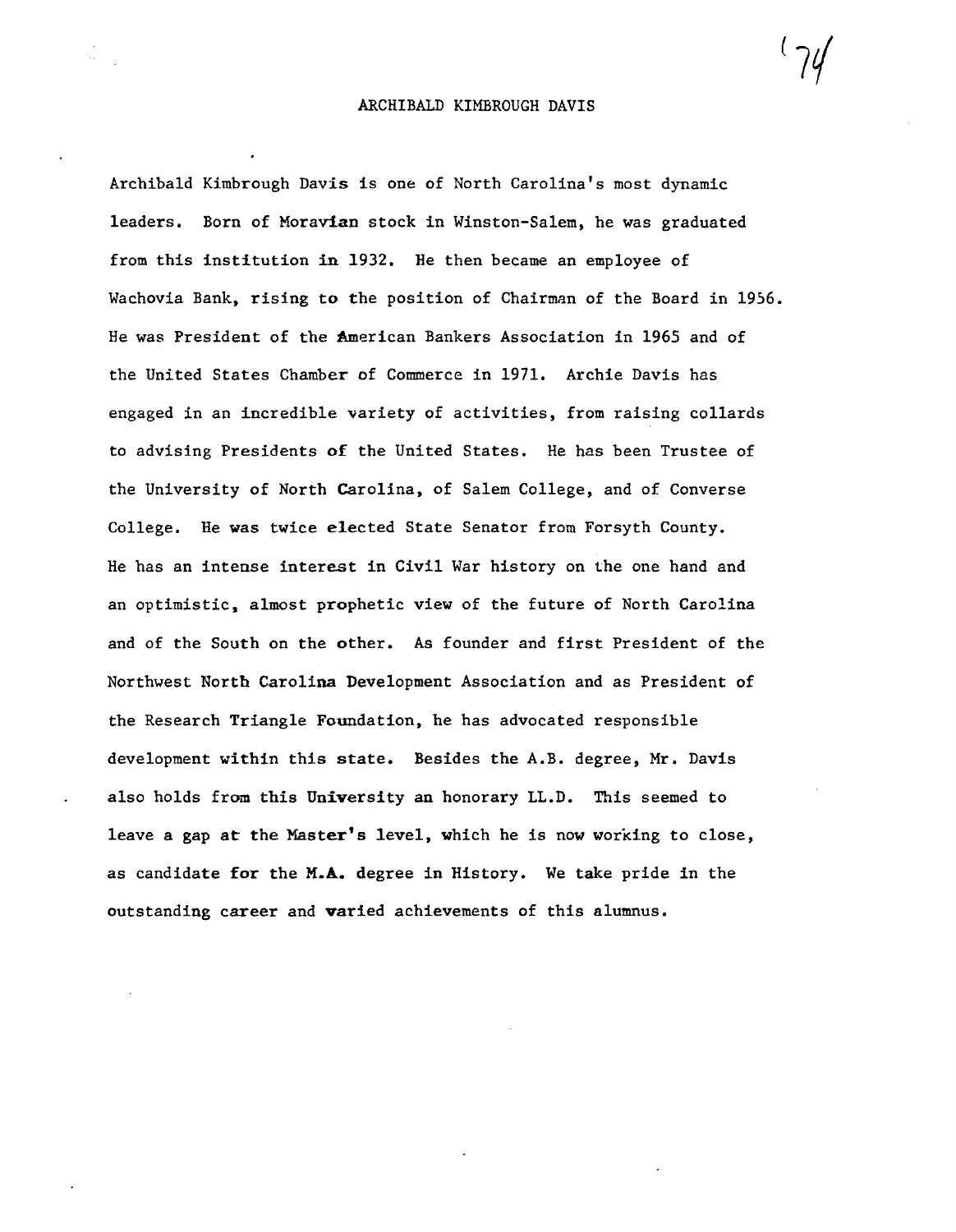Holt McPherson, journalist, public servant, civic leader, and good friend of students for decades, has been a newspaperman in this state and elsewhere from the year of his graduation here in 1928. In 1971 he retired as Editor of the High Point Enterprise, but he continues to write. He has been a trustee of two colleges and a hospital, and President, since its inception, of the School of Journalism Foundation. Mr. McPherson represented the Southern Newspaper Publishers Associatiob for twenty-eight years on the National Journalism Accrediting Council. He has been on advisory commissions and boards in the administrations of five Presidents and every Governor of North Carolina since O. Max Gardner. Presently he serves as Chairman of the Committee on Medical Care Services and Licensure. Through Rotary, YMCA, United Fund, the Methodist Church, American Cancer Society, and many other agencies, he has been a community leader. Hundreds of students at High Point College and at this University have received financial aid from him, the gifts often made anonymously so that many of them remain unaware of the source of their financial help. This University is proud to recognize the outstanding public service of this alumnus.

 $\overline{\phantom{0}}$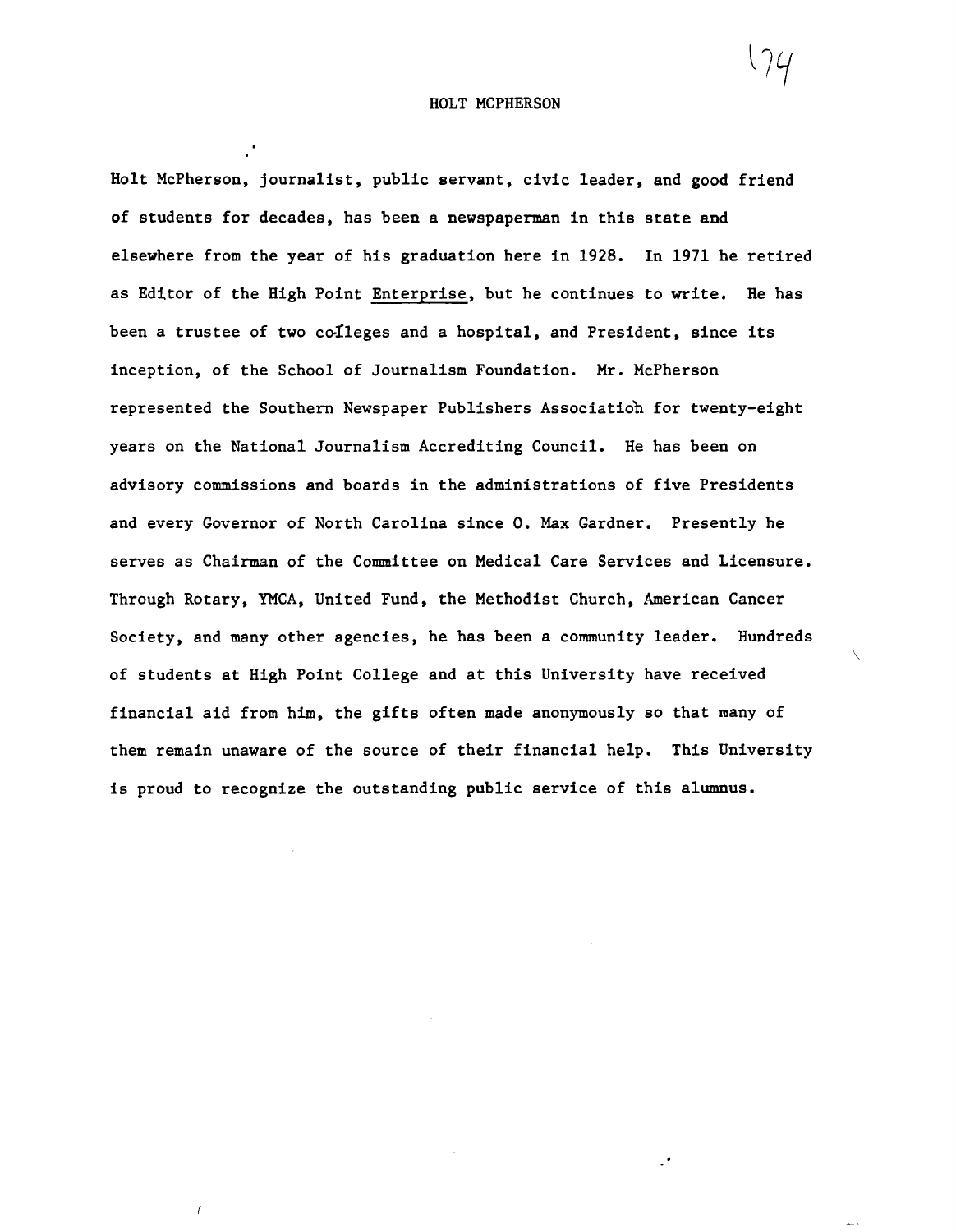A native of our state, Thomas Bradley Stroup is one of the nation's most respected scholars; his field is English literature of the sixteenth and seventeenth centuries. He has three degrees from this University, the A.B., M.A., and Ph.D. After serving on the faculties of colleges and universities in Georgia and Florida, he was in 1948 invited to the University of Kentucky, where for 26 years he was Professor of English. In 1973, the year of his retirement, the University of Kentucky sponsored in his honor a symposium of lectures by distinguished scholars. This was but the latest of many tributes to his achievements as a teacher and scholar: in 1961 he was elected Distinguished Professor of the College of Arts and Sciences, and he was chosen for several other high awards by the alumni and by his colleagues. His numerous books and articles and his scholarly editing have won for Professor Stroup the deserved respect of his colleagues, who have chosen him for many offices in regional and national scholarly associations. The affectionate respect of his students is a response to his personal interest in them, uncompromised by relaxation of high standards. To Thomas Stroup, who has so faithfully and ably honored his University, we are pleased to say: well done.

 $\sqrt{4}$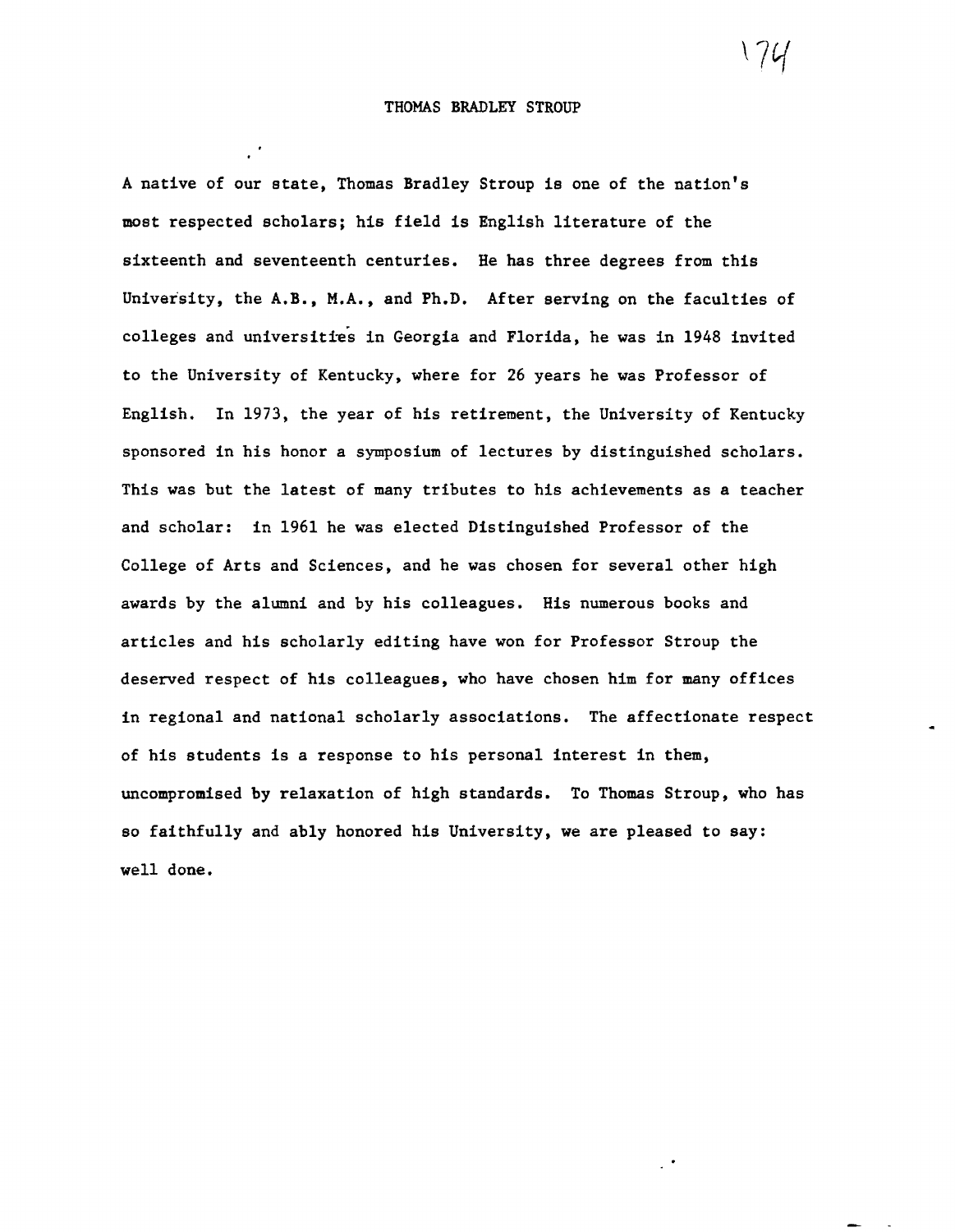$\frac{2}{3}$ 

## KATHARINE WAY

Katharine Way is a nuclear physicist whose tireless efforts have touched and informed the work of virtually every nuclear physicist in the world. "Kay" Way as she is known in the profession, a native of Pennsylvania, receivad the Ph.D. in physics from this University. Later she joined the faculty of the University of Tennessee, until World War II brought her to Oak Ridge. After the War, Dr. Way assumed the leadership in compiling and critically editing the bewildering and rapidly accumulating mass of information on atomic nuclei. She organized an extensive nuclear data project, on whose authoritative publications the entire nuclear physics community soon came to depend. A distinguished Nobel laureate once observed that her compilations of nuclear data have been essential to the construction of the theoretical models upon which our present understanding of nuclear structure rests. Since 1968, as Adjunct Professor at Duke University, Dr. Way has used the Triangle Universities Nuclear Laboratory (TUNL) as a base for her work as editor of the journal, Atomic Data and Nuclear Data Tables. By creating this vehicle for the publication of atomic, as well as nuclear, data, she has significantly contributed to the current renaissance of atomic physics. This University is pleased to honor Dr. Way, a distinguished scientist with deep roots in North Carolina.